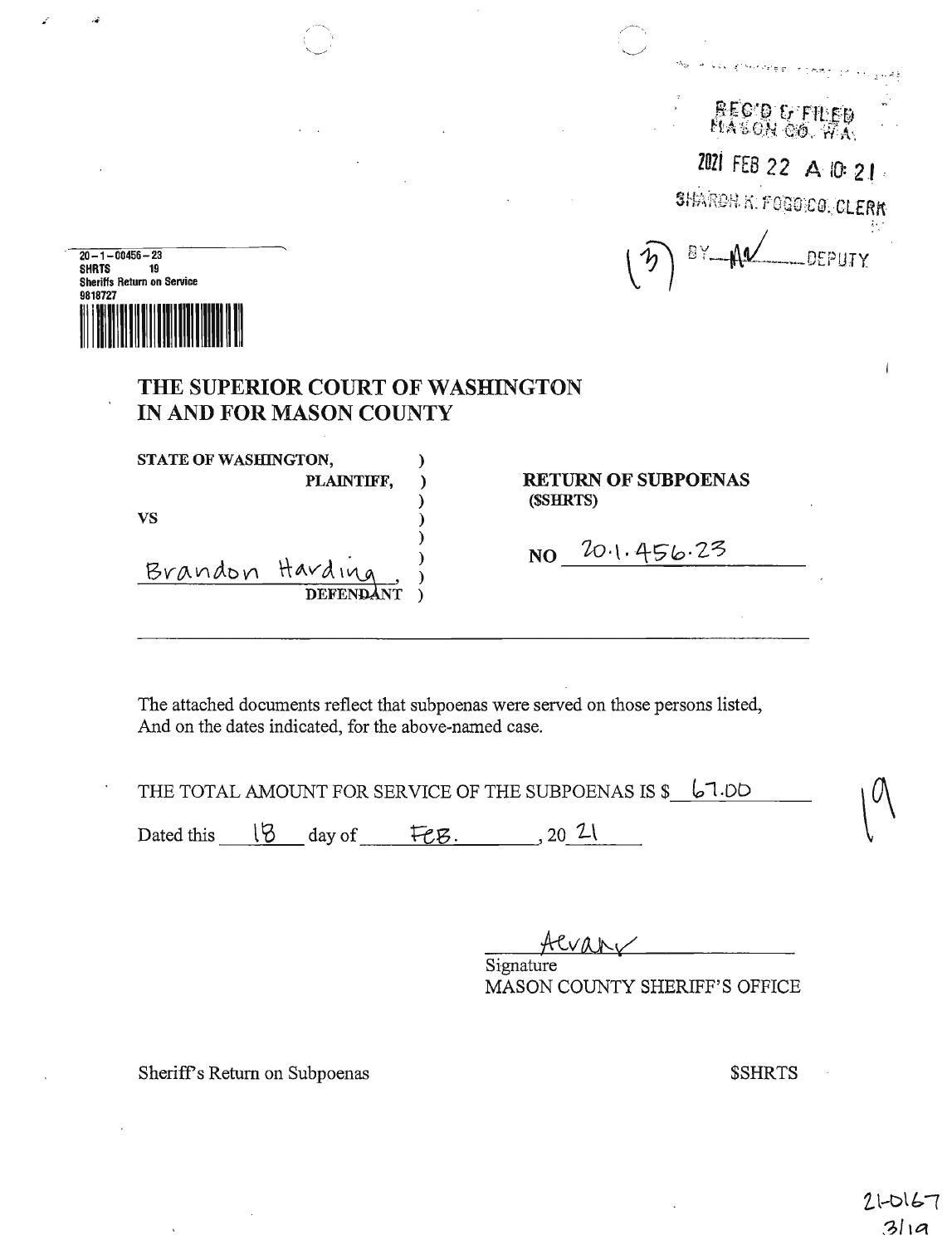| 02/18/21                                                                           | MASON COUNTY SHERIFF'S OFFICE                                                                                | Page: | 1375         |
|------------------------------------------------------------------------------------|--------------------------------------------------------------------------------------------------------------|-------|--------------|
| 10:54                                                                              | Statement of Process Costs                                                                                   |       | $\mathbf{1}$ |
| Responsible Party:<br>Mason Co Superior Court<br>P.O. Box 340<br>Shelton, WA 98584 | $[$ Process Number: $21-0167$<br>[ Court Case No.: 20 1 456 23<br>[ Criminal Subpoena<br>[ Return of Service |       |              |

BRANDON JON HARDING (Defendant)

,~,-

 $\epsilon$ 

JAMES MCCLURE (Witness)

| Date                             |                          |  | Seq Docno Typ Description                                                  | Amount                  |
|----------------------------------|--------------------------|--|----------------------------------------------------------------------------|-------------------------|
| 02/18/21<br>02/18/21<br>02/18/21 | $\mathbf{1}$<br>2<br>-3. |  | 1 CHG 24 miles 00.50<br>2 CHG Criminal Subpoena<br>3 CHG Return of Service | 12.00<br>35.00<br>20.00 |
|                                  |                          |  | FINAL PAYMENT DUE:                                                         | 67.00                   |

I hereby certify that the payment due is correct. Please make checks payab. to Mason County Sheriff's Office, and include the process number on the check

Casey Salisbury, Sheri Mason County Sheriff's Office 322 N 3RD ST; PO Box 1037 Shelton, Washington 98584

By: Deputy